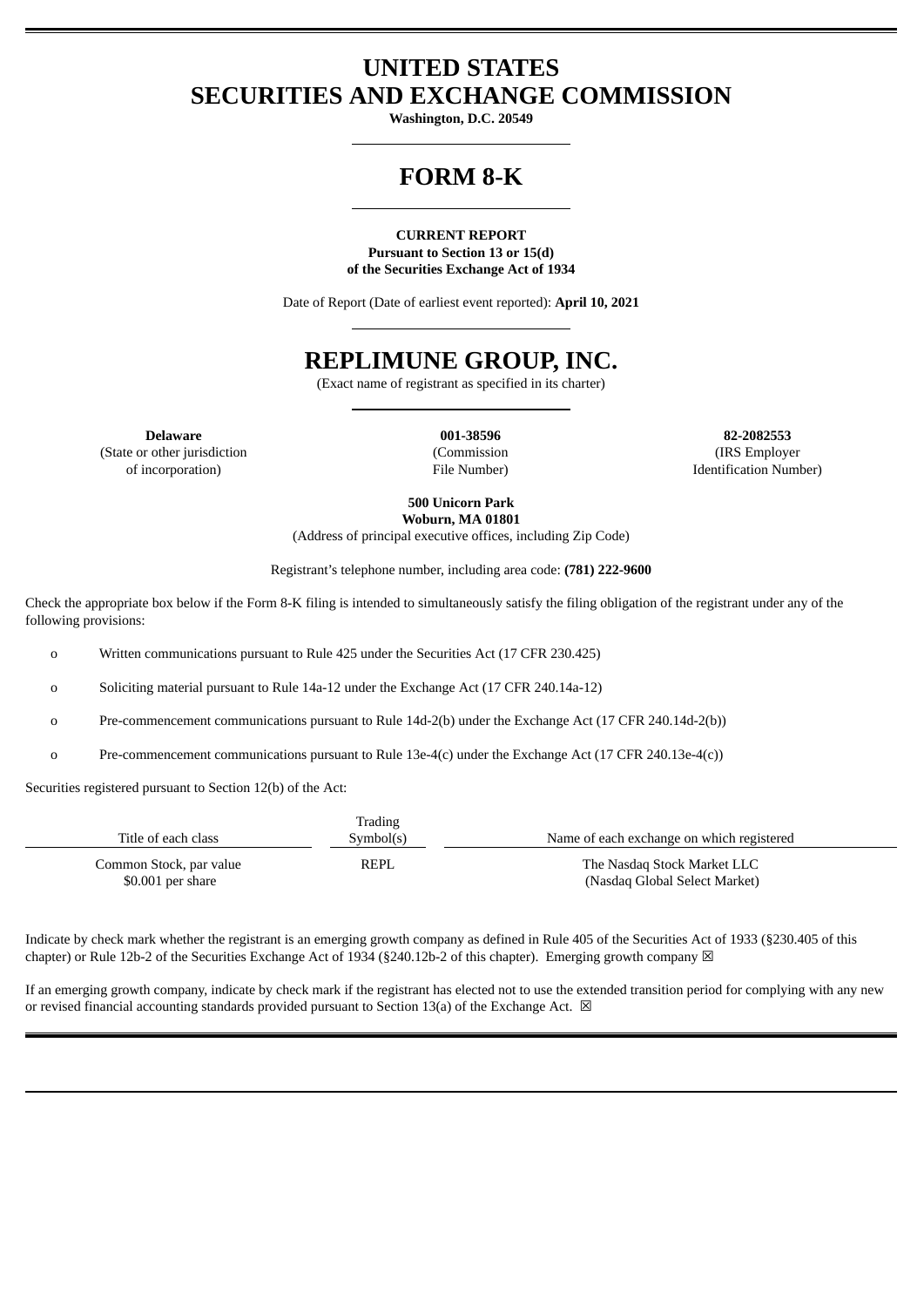#### **Item 7.01 Regulation FD Disclosure.**

On April 12, 2021, Replimune Group, Inc. (the "Company") issued a news release announcing new biomarker and pre-clinical data for its lead oncolytic immunotherapy programs. A copy of the news release is furnished as Exhibit 99.1 herewith.

The information contained in this Item 7.01 and in the accompanying Exhibit 99.1 shall not be incorporated by reference into any filing of the Company, whether made before or after the date hereof, regardless of any general incorporation language in such filing, unless expressly incorporated by specific reference to such filing. The information in this Item 7.01 and the accompanying Exhibit 99.1 shall not be deemed to be "filed" for purposes of Section 18 of the Securities Exchange Act of 1934, as amended, or otherwise subject to the liabilities of that section or Sections 11 and 12(a)(2) of the Securities Act of 1933, as amended.

| <b>Item 9.01</b> | <b>Financial Statements and Exhibits.</b> |  |
|------------------|-------------------------------------------|--|
| Exhibit No.      | <b>Description</b>                        |  |
| <u>99.1</u>      | News Release dated April 12, 2021         |  |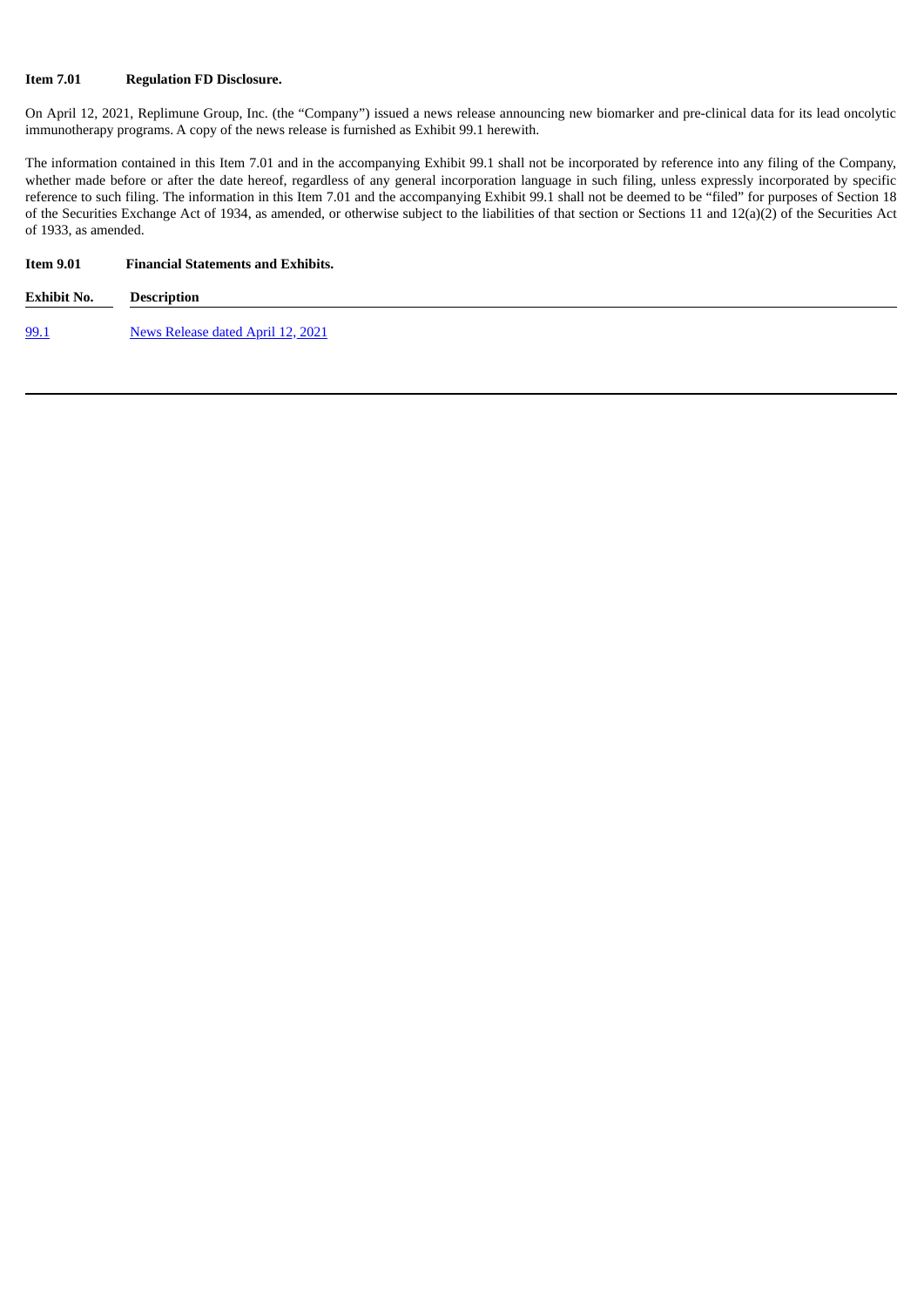#### **SIGNATURES**

Pursuant to the requirements of the Securities Exchange Act of 1934, as amended, the registrant has duly caused this report to be signed on its behalf by the undersigned hereunto duly authorized.

### **REPLIMUNE GROUP, INC.**

Jean Franchi Chief Financial Officer

Date: April 12, 2021 By: /s/ Jean Franchi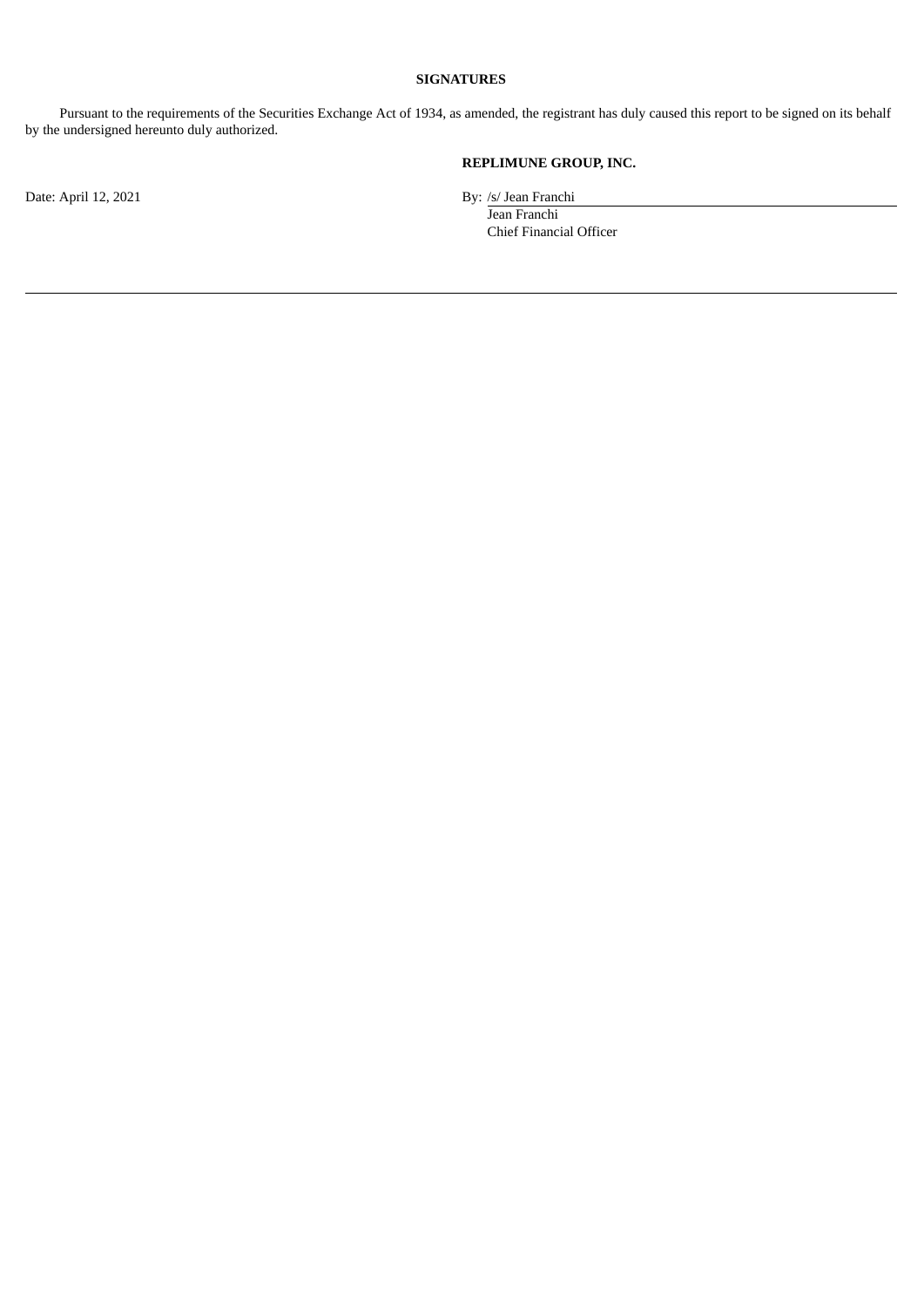### <span id="page-3-0"></span>**Replimune to Present New Biomarker & Pre-clinical Data for Lead Oncolytic Immunotherapy Programs at the 2021 American Association for Cancer Research Annual Meeting**

*Data confirms potent anti-tumor activity & activation of robust systemic immune responses by RP1 and RP2*

- Increased infiltration of CD8+ T cells and PD-L1 expression for patients dosed with RP1 in combination with Opdivo® (nivolumab) and single *agent RP2 in human biomarker samples*
- *Pre-clinical evidence of innate immune activation mediated by GALV-GP R- expression*
- *Gene expression profiling supportive of broad immune activation in both humans & mice*
- *Further pre-clinical demonstration of potent lytic activity in tumors*

**Woburn, MA, April 12, 2021** – Replimune Group, Inc. (Nasdaq: REPL), a biotechnology company developing oncolytic immuno-gene therapies derived from its Immulytic® platform, today announced additional data supporting the multiple mechanisms of action for its lead programs, RP1 and RP2, during two presentations at the American Association for Cancer Research (AACR) Annual Meeting 2021 being held virtually April 10-15, 2021 and May 17-21, 2021.

"We developed Replimune's Immulytic platform with the intention of developing therapies with both enhanced tumor killing potency and with an enhanced ability to initiate a systemic anti-tumor immune response. This pre-clinical and clinical biomarker data provides further evidence that these objectives are being achieved, and that RP1 and RP2 are able to initiate a potent systemic immune response against a patient's cancer," said Robert Coffin, PhD, President and Chief Research and Development Officer, Replimune.

Details of the presentations are as follows:

#### Abstract Title: Clinical biomarker studies with two fusion-enhanced versions of oncolytic HSV (RP1 and RP2) alone and in combination with **nivolumab in cancer patients indicate potent immune activation – Abstract #: LB180**

- · In patients dosed with RP1 in combination with nivolumab or single agent RP2 alone and in combination with nivolumab, immunohistochemistry for CD8 and PD-L1 from paired tumor biopsies demonstrated robust and increased infiltration of CD8+ T cells and PD-L1 expression across different tumor types, including reversal of T cell exclusion following prior combined treatment with ipilimumab and nivolumab in melanoma.
- A significant increase in the expression levels of genes associated with innate and adaptive immune activation and genes previously reported to be associated with responsiveness to anti-PD1 therapy was demonstrated.
- In patients dosed with RP2 monotherapy, an increase in CD8+ T cell infiltration as well as robust changes in expression of key tumor and immune cell signalling pathway genes was observed.
- Peripheral blood T cell receptor (TCR) sequencing indicated the expansion of existing T cell clones and generation of new T cell clones.
- · Increased CD8+ T cell infiltration and PD-L1 expression, coupled with changes in TCR clonal expansion in PBMC samples, suggest systemic immune activation.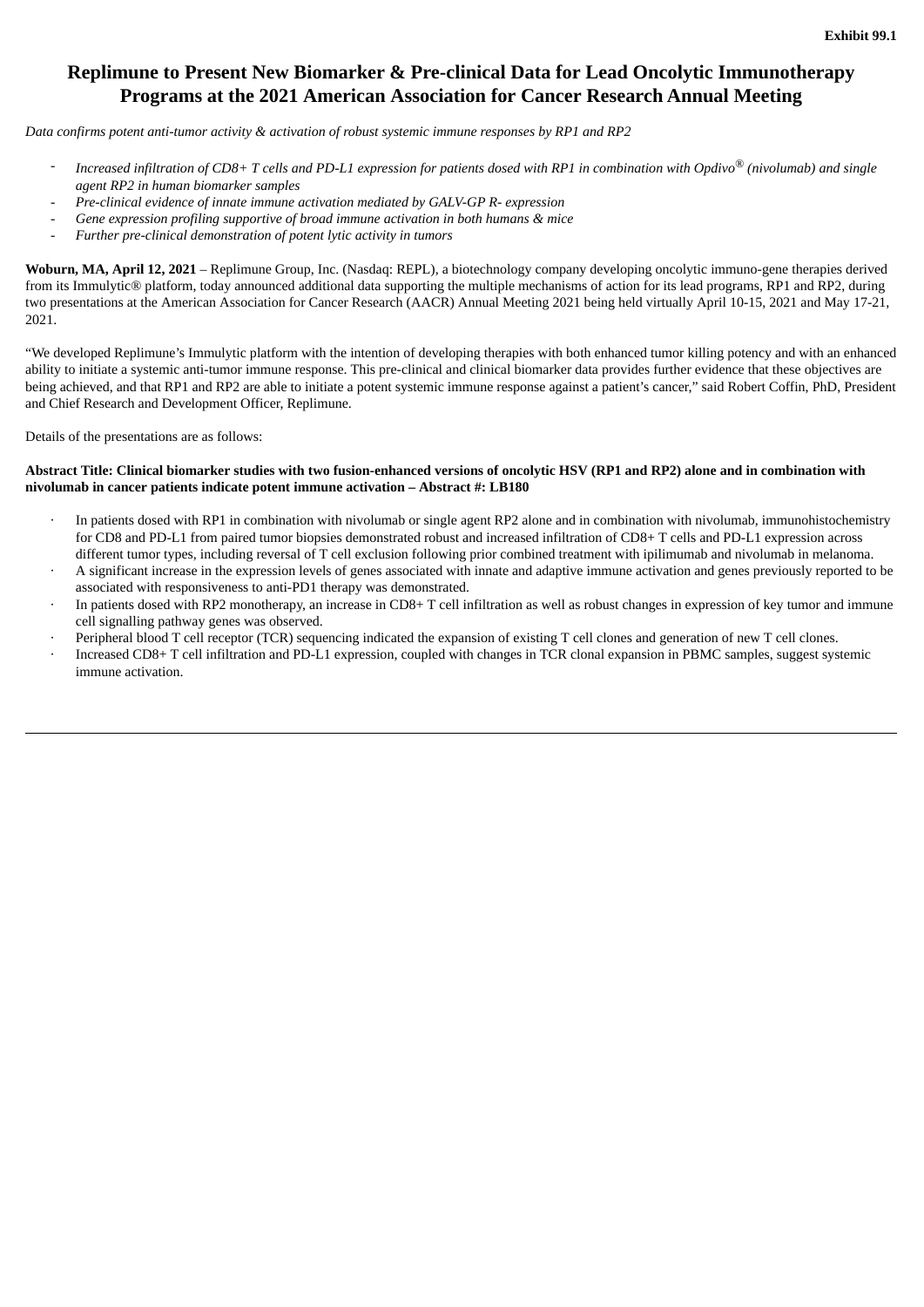This presentation is now available for on-demand viewing on the AACR Annual Meeting 2021 website linked here and also posted to the presentations section of the Replimune website and linked here.

RP1 is Replimune's lead Immulytic product candidate and is based on a proprietary new strain of herpes simplex virus (HSV) engineered to maximize tumor killing potency, the immunogenicity of tumor cell death and the activation of a systemic anti-tumor immune response through the expression of a GALV-GP R- fusogenic protein and GM-CSF. RP2 is a derivative of RP1 that expresses an anti-CTLA-4 antibody-like molecule intended to provide targeted and potent delivery to the sites of immune response initiation in the tumor and draining lymph nodes, with the goal of focusing systemic immunebased efficacy on tumors and limiting off-target toxicity.

#### Abstract Title: Immunomodulatory effects of a novel, enhanced potency gibbon ape leukemia virus (GALV) fusogenic membrane glycoproteinexpressing herpes simplex virus platform with increased efficacy combined with anti PD-1 therapy - Abstract #1917

This poster presentation is a collaboration between Replimune and The Institute of Cancer Research, London, UK.

- · In a histological examination of tumors injected with RP1 or RP2, large areas of necrosis in syngeneic mouse tumours were observed, even in a model where GALV-GP R- is not functional. In models where GALV-GP R- is functional, including in human xenograft tumors in nude mice (which have no adaptive immune system, but retain innate, e.g. NK cell mediated, immune function), GALV-GP R- was observed to give antitumor activity in both injected and in uninjected tumors, whereas a virus without GALV-GP R- only exhibited anti-tumor activity in injected tumors. These effects in uninjected tumors were presumed to result from enhanced innate immune activation mediated by GALV-GP R-.
- · RP1 increased PD-L1 expression, particularly on neutrophils, and increased CD3 T cell infiltration in injected and contralateral tumors.
- · Profound effects on the gene expression profile were also seen in both injected and contralateral tumors which are consistent with potent and broad immune activation. These were significantly greater than that seen with single agent anti-PD1, and were further enhanced when RP1 was combined with anti-PD1.

This presentation is now available for on-demand viewing on the AACR Annual Meeting 2021 website linked here and also posted to the presentations section of the Replimune website and linked here.

"RP1 and RP2 represent attractive potential treatment modalities with the ability to self-amplify, kill through multiple mechanisms and promote antitumour immune responses," said Professor Kevin Harrington, PhD, Professor in Biological Cancer Therapies at The Institute of Cancer Research, London, and Consultant Clinical Oncologist at The Royal Marsden NHS Foundation Trust in the UK. "These data show that RP1 increases PD-L1 expression, increases CD3 T cell infiltration in injected and contralateral tumors, and has profound effects on the gene expression profile in both injected and noninjected tumors which are consistent with potent and broad immune activation. These benefits are then further enhanced by treatment with anti-PD1 creating the potential for an attractive treatment option for patients with difficult to treat tumor types who are currently underserved."

2